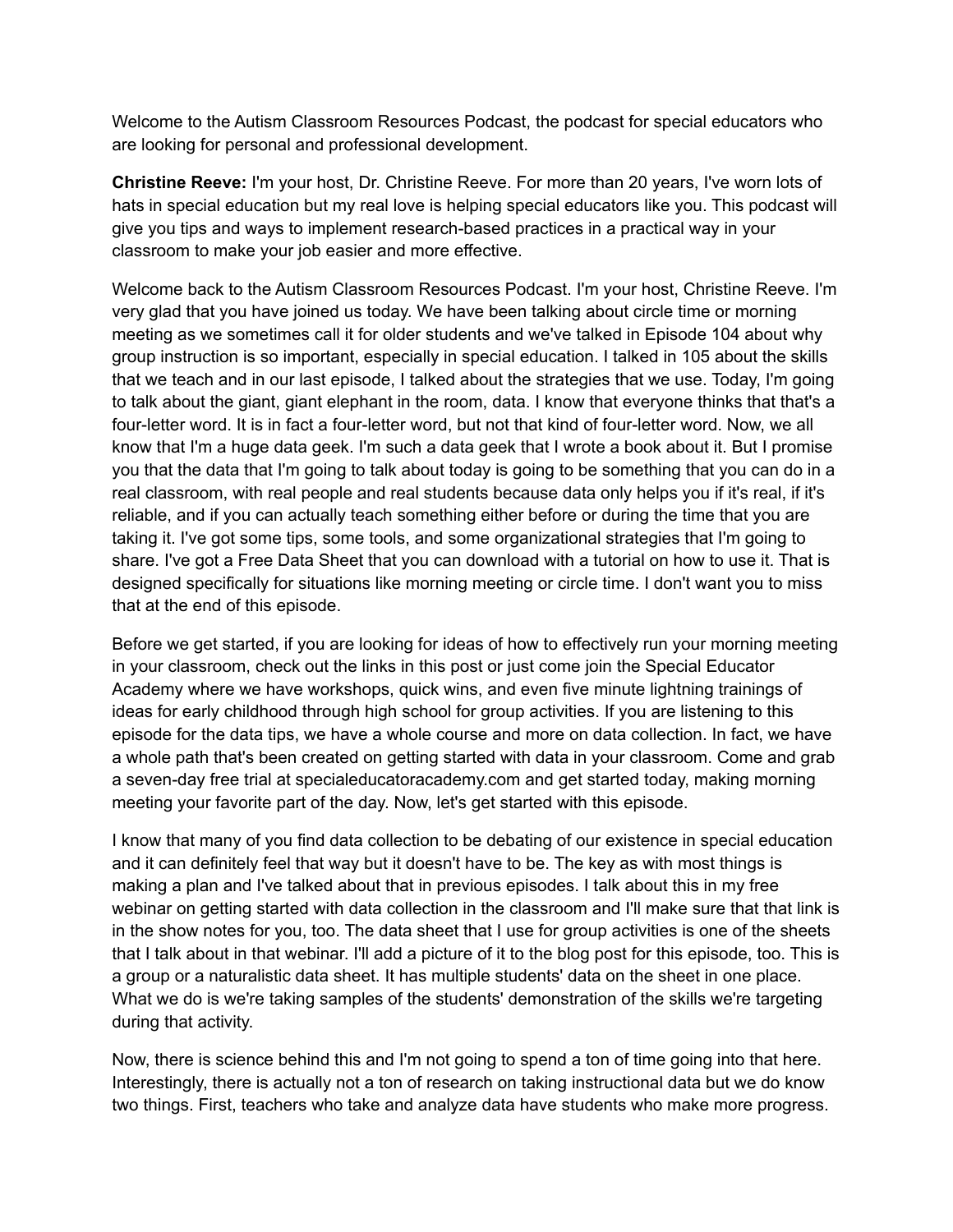Second, we can take sample data with three to five data points and get an assessment of a student's progress that is accurate enough to make decisions. The naturalistic data sheet is set up so that it has multiple students listed on the sheet and each student has multiple goals that are being targeted in that specific activity. Each skill being targeted has five spots for trials or opportunities of that particular skill. That's how many opportunities we're expecting to see during that observation. There is no great mystery behind that number, it is because five fits in the box on the form, and five is good for the purposes of math.

In general—I talk about this more in the free webinar and in other posts that I'll link to because it's hard to describe a data sheet in a podcast—we target data collection on one student each day of the week. We take data on Sydney schools in morning meeting on Monday, on Kailyn's goals on Tuesday, and on Nani's goals in morning meeting on Wednesday, and so on. We are looking for multiple opportunities to record during morning meeting on that day. We're looking for multiple opportunities during that activity to get about three to five opportunities and three to five data points in that sample. On the sheet are the goals for all of the students in the class even though we're only taking data on one student each day. The reason for that is that we're teaching every student's goals every day. The sheet serves as a good reminder for everybody about the skills that we're targeting for each student.

Now, I hear you saying to me, "This chick is whacked if she thinks I can run a whole group activity in my classroom and take data on multiple goals on a student at the same time." You are right, I don't think that because I know I can maybe do that in some classes but probably not very well. Here's the answer. Whoever runs the group—and I'll come back to the "whoever" in a minute—doesn't take the data. I'll say that again, whoever runs the group does not take the data. If you, the teacher, run the group activity, you focus on running the group activity and presenting those opportunities to teach all those goals on that sheet. That's a full-time job by itself and the paraprofessionals take the data. Yes, that means you have to train them and I've got some tips for that in a few minutes. But it means, they are supporting the students and taking the data because they're able to concentrate on the performance of the student in a way that you as the runner of the meeting are not.

Do you remember that "whoever runs the group" thing? Let me come back to that. What if you didn't run the group? What if a paraprofessional ran the group, or a speech pathologist came in, and ran the group? Let's have a paraprofessional run the group in this example. Running a group may not be your thing. In Episode 105, I talked about the fact how it definitely was not my thing when I started out, there's nothing wrong with that. Different people in classrooms have different strengths and you make a stronger classroom when you use people's strengths accordingly in the classroom. That's how you build a good team. Maybe you have a paraprofessional who is great at it or maybe they're just better than you are. We certainly have had that in classrooms I've been in; they're just better than me. Think about if they ran the group and you got to watch your students and train your other staff. You take the data for one student, keep an eye out, and train the other paraprofessional to take data on another student. Or have that paraprofessional watch you and you can model prompting and data collection at first. Think what you can do when you aren't the one trying to keep the whole group engaged. I'll leave that out there for you to think about that and how that might work.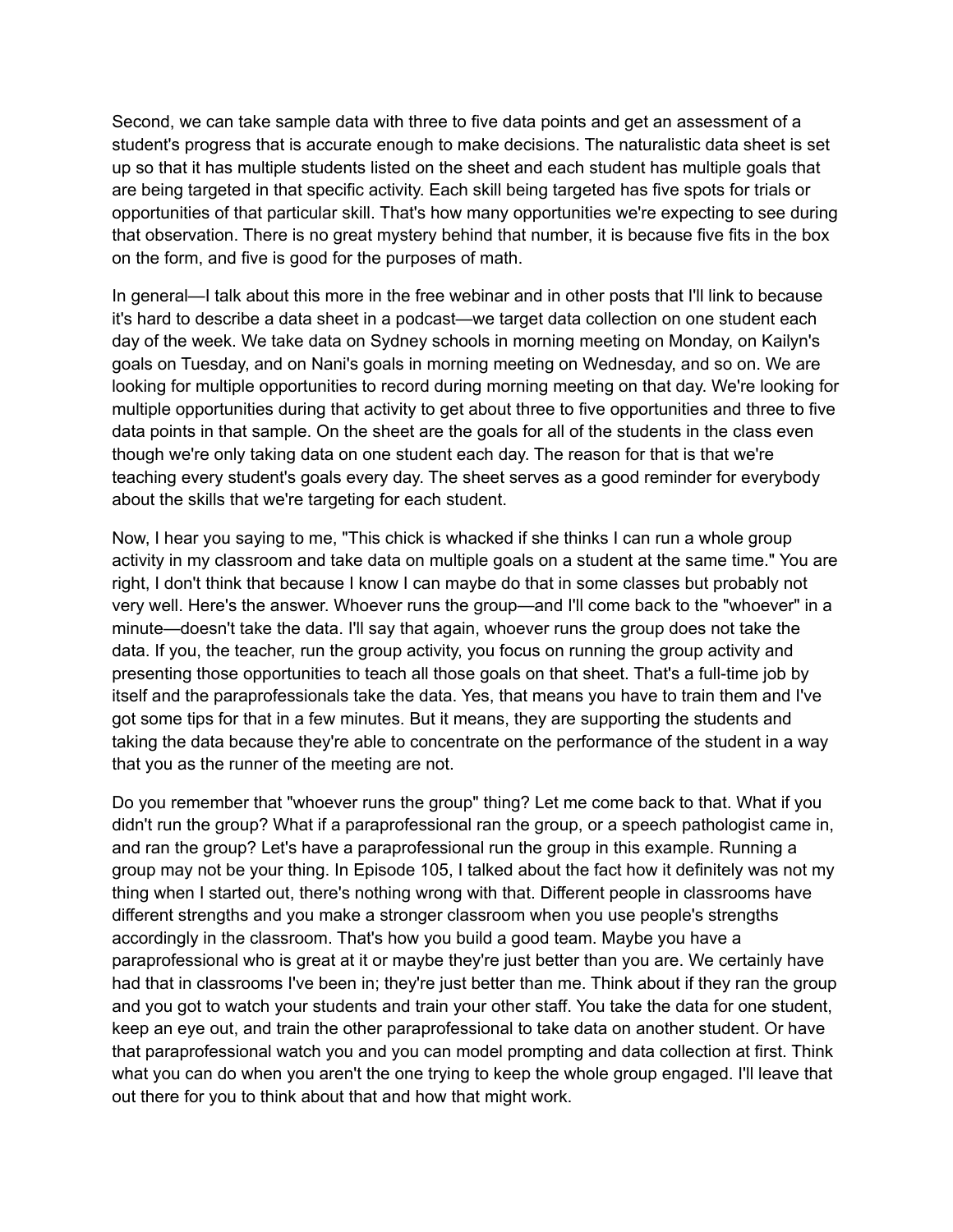Paraprofessionals need to take data in many different activities in the day. One of the things I frequently hear when I bring this up is, "I can't have the parapros taking data, I just can't do that." Well, in actuality we need our parapros to take data because it's how you should be getting information about how your students are performing when you aren't there. Training them to take data really has got to be a key element of what's going on in the classroom. That's a topic of a whole different episode or series but one way to do that is to be able to set up your classroom so that someone else runs the group, you stand back and can do some modeling. One strategy, too, is to not take data on everybody all at the same time. Maybe you say, "I'm going to take one student. I'm going to take that data and have the other para watch me. I'll model and show them how to do it so that then they can do it. I'll watch them and coach. Then when they get comfortable, we'll start adding students."

Let's look at some tips for how to make this work. Think about not starting your data collection system all at once for every student. Focus on one student to begin and then increase by students until you've hit all of your kids. You're just taking data in morning meeting on one student every day. If you do one student every day, let's say, you had 10 students and you've got two people taking data, you'd have data on the first week. If you took data on one student, five by the end of the week. If you did five this week and you did a different five next week, then maybe you modeled this week, then they did it and you coached next week on five other kids then you would have a sample for each one within the first two weeks. Then you could start doubling them up where you're taking it and they're taking it and get everybody in that third week. You're really not losing that much time. You're also going to want to make sure that the skills that you plan out for morning meeting are also going to be taught and tracked in a sample someplace else in the day. The skills that you're teaching in morning meeting are probably also going to be targeted in another group activity.

Now, I plan the data collection systems out and where I'm targeting these skills in the Teaching Implementation Plan or the TIP. I'll make sure there's a link to that in the blog post as well but that's where I determine that I've got at least two places that are hitting a goal for a sample of data. That way I know if he's absent on a day we're not losing our only weekly opportunity for data on that skill. I do want to try to get at least three to five data points on each of the skills for each student during the week in that morning meeting activity. That's really useful for a couple reasons. One is that research tells us that that gives us enough information for problem solving for interpreting our data. This becomes information for you as the instructor about how things are going as well. When I see that they're not getting that many opportunities, when they're not filling out all five boxes, then I know that there might be an issue with how many opportunities are being created for that skill. I know that there's some training or some problem solving about, "Is this a good fit for this skill or do we need to work on how we create more opportunities for the student to practice?" Because we do also know that our students need multiple opportunities to practice skills in order to make progress.

We also know that with this data sheet, you're going to need to transfer the data to graph. Remember I told you that teachers who take data and analyze their data have students who make better progress. Part of analyzing their data is graphing their data. I've got you covered there as well. I have an Excel and a Google Sheets document that you can grab in the